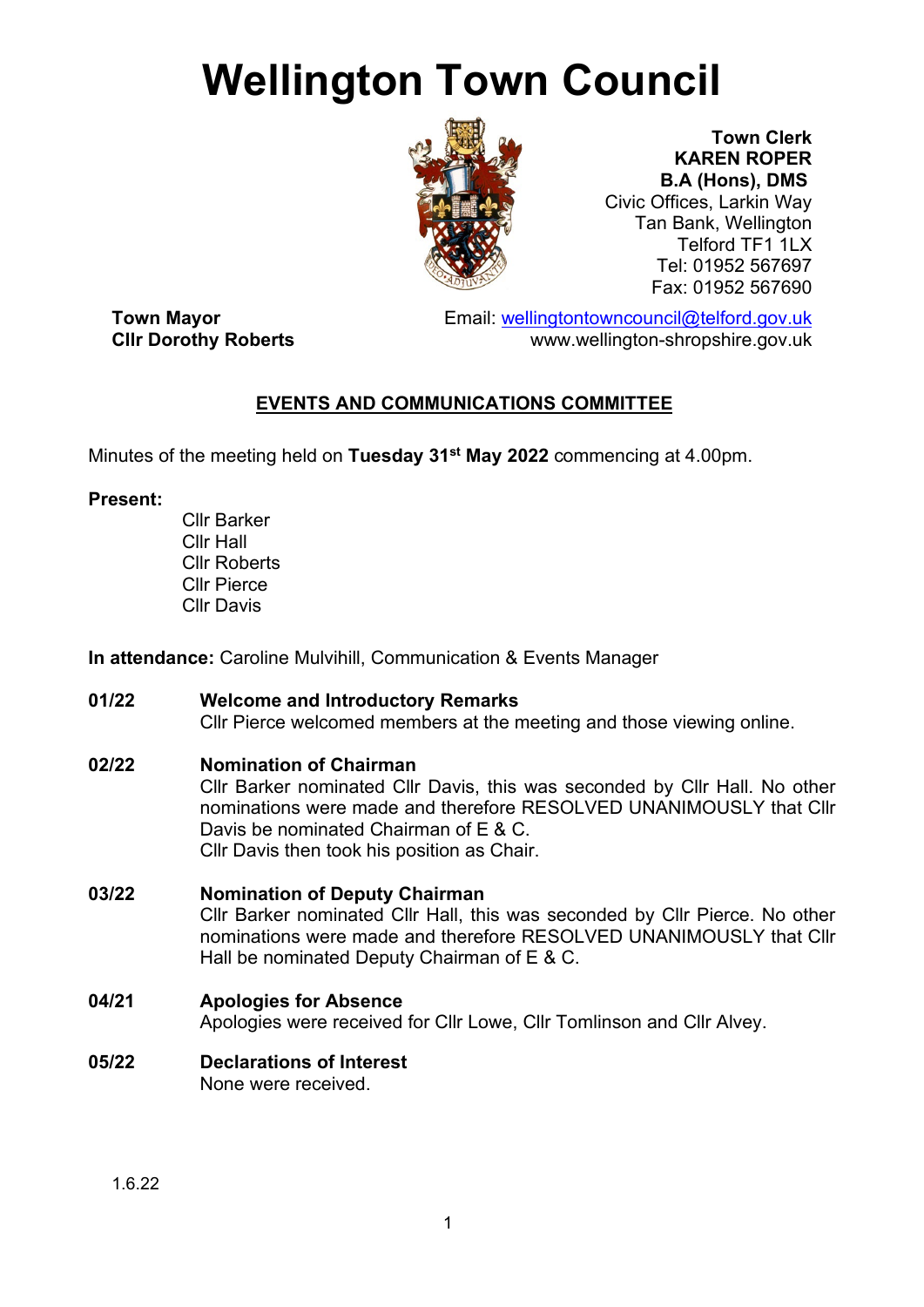#### **06/22 To confirm the minutes from the last meeting dated Tuesday 26th April 2022**

With the amendment on the minutes of the month this was then proposed by Cllr Pierce, seconded by Cllr Hall, and RESOLVED UNANIMOUSLY that the minutes of the 26<sup>th</sup> April 2022 were a true and accurate record.

#### **07/22 Matters arising from those minutes:**

Cllr Davis welcomed any additional items before following those listed on the agenda.

Cllr Pierce stated that the digital boards at Wellington Bus Station say 'Welcome to Telford Bus Station' and others have a blank screen.

ACTION: Caroline to make her contact at T & W know about these issues.

Cllr Barker asked about the Jubilee weekend and the Twinning Association visit. Caroline said that Cllr Lowe was organising the Twinning visit and it was agreed that he would be asked to circulate an email to all Councillors with the details of the visit.

Cllr Pierce said that a good attendance from Councillors should be expected. Cllr Hall raised concerns over travel time delays. It was agreed Caroline would ask Cllr Lowe to clarify this position.

Cllr Barker also suggested that any Councillor free on Saturday should attend the Jubilee event if they could.

• Omission of the Powis Trip in the last TIOW

Caroline confirmed this was due to other stories being available that promoted businesses within Wellington or drew in footfall whereas this story took residents out of Wellington and space in the magazine is limited.

It was suggested that as well as TIOW local community groups that organise trips could send in a photo and some text and the Love Wellington Team would be more than happy to circulate on social media and websites.

Cllr Roberts agreed that she would send Caroline some text on the Civic Society for publication.

• Past Mayors Photos

Caroline confirmed that all the past Mayoral photos had been updated and all members could see that they were now hanging in the committee room.

• Wellington Car Boot

Cllr Pierce made a plea for the regular car boot that took place on Victoria Road car park be re-instated.

Caroline explained that T & W had no contact details for the organisers. Caroline had then rung the security company that over saw the car boot and they had failed after numerous attempts to call her back with the organiser's details.

After a brief discussion it was agreed that Caroline would ask Shrewsbury Car Boot who runs theirs and report back at the next E & C Meeting. Concerns were raised at this time as to even when this information is received who would run the car boot?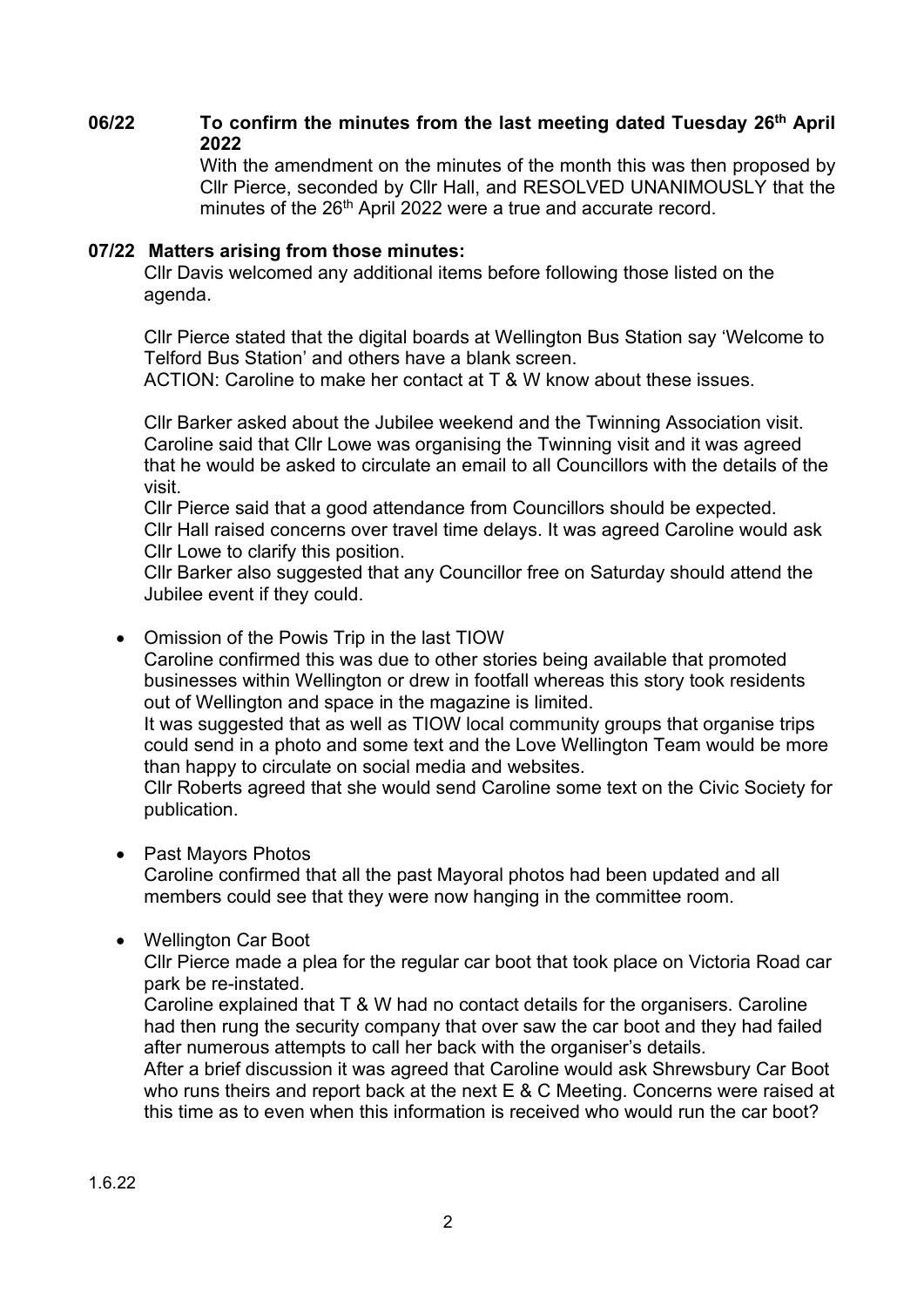#### **8/22 Correspondence:**

• Advertising in the Telford Journal

Caroline had been approached by the Telford Journal asking if WTC would like to advertise in their publication. After a brief discussion it was agreed that, as per last time this was an agenda item, there were no advertising needs at present.

• **100th Anniversary of the unveiling of the Lychgate – MP walk proposal** Marc Petty, on behalf of LA21, had approached Caroline and asked if WTC would like Marc to hold his 'Wellington's War' guided walk on the anniversary of the unveiling of the Lychgate.

Members were in agreement and Caroline was actioned to ask Marc what date the unveiling was.

Cllr Roberts enquired about the forthcoming lighting up of the Lychgate for the Jubilee. Caroline confirmed this was a T & W event and she would circulate details when received.

#### • **Digital Board advertising**

Caroline mentioned that now the free digital board advertising offer had finished that there had been no takers for future advertising. Caroline had been approached by the Wellington Market and T & W Council asking for her to upload events onto the digital board for them. Caroline asked members for permission to do this free of charge.

After a brief discussion it was agreed that the digital board is better having this information on which will bring people into Wellington rather than standing empty and suggested that photos of past events could be uploaded.

#### **9/22 Love Wellington Report**

Caroline had sent the report from Love Wellington to members previously but had also given hard copies at the meeting.

Cllr Roberts asked for clarification on what 'QVA' was. Cllr Pierce was able to confirm that it stood for Queens Voluntary awards and that the Friends of the Station felt they were not in the position to enter this year.

Members agreed receiving this report is of value each month as it gives a very good insight into what's happening in Wellington.

#### **10/22 Social Media Analytic report**

Cllr Davis asked members if they would like to continue receiving this report. It was agreed that the report was useful but could maybe be given quarterly and not monthly and to coincide with TIOW magazine distribution.

# **11/22 Wellington Festival**

In Cllr Lowes absence Cllr Pierce reported that the festival had gone well and a 'mop up' meeting discussing all aspects of the festival would be taking place on 1st June and a full breakdown report would be given to Full Council**.** Cllr Davis thanked the festival team for all their hard work and also thanked the local community group, venues and residents for their contributions.